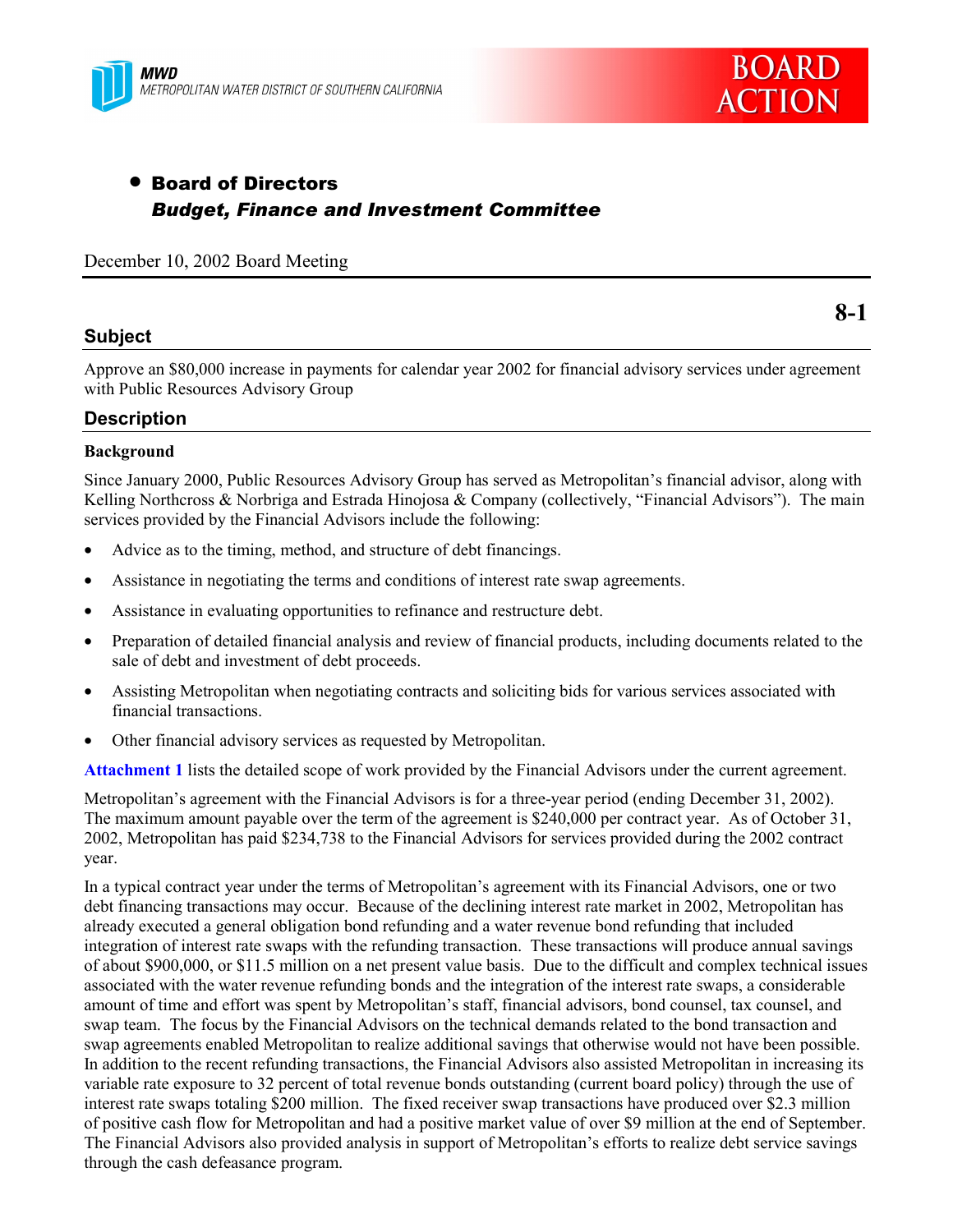Pending market conditions, the potential exists for another waterworks general obligation refunding bond transaction by the end of the 2002 contract year whereby Metropolitan would pay a \$50,000 fee to the Financial Advisors for financial advisory services associated with the refunding transaction. In addition, for the remainder of contract year 2002, the Financial Advisors will perform financial advisory services for Metropolitan in accordance with the terms of the current agreement (compensation is based on an hourly fee basis, and is estimated to be up to \$30,000 through December 31, 2002). Based on the work performed by the Financial Advisors through the end of October, the pending bond refunding transaction, and other compensation for financial advisory services in accordance with the existing agreement, staff estimates that payments to the Financial Advisors for the 2002 contract year could total as much as \$320,000. Therefore, payments to the Financial Advisors for contract year 2002 are estimated to be \$80,000 greater than the maximum amount payable permitted under the agreement.

## **Policy**

Metropolitan Water District Administrative Code ß 8115 (a): Negotiated Contracts

## **California Environmental Quality Act (CEQA)**

CEQA determination for Option #1:

The proposed action is not defined as a project under CEQA, because it involves continuing administrative activities such as general policy and procedure making (Section 15378(b)(2) of the State CEQA Guidelines). In addition, the proposed action is not subject to CEQA because it involves other government fiscal activities, which do not involve any commitment to any specific project that may result in a potentially significant physical impact on the environment (Section 15378(b)(4) of the State CEQA Guidelines).

The CEQA determination is: Determine that the proposed action is not subject to CEQA pursuant to Sections 15378(b)(2) and 15378(b)(4) of the State CEOA Guidelines.

CEQA determination for Option #2:

None required

## **Board Options/Fiscal Impacts**

#### **Option #1**

Adopt the CEQA determination and approve additional payments up to \$80,000 to a total of \$320,000 under Agreement No. 26456 for contract year 2002. **Fiscal Impact:** Up to \$80,000

#### **Option #2**

Do not approve the additional payments under Agreement No. 26456 for contract year 2002. **Fiscal Impact:** Metropolitan would not receive financial advisory services from the Financial Advisors for the remainder of the 2002 contract year.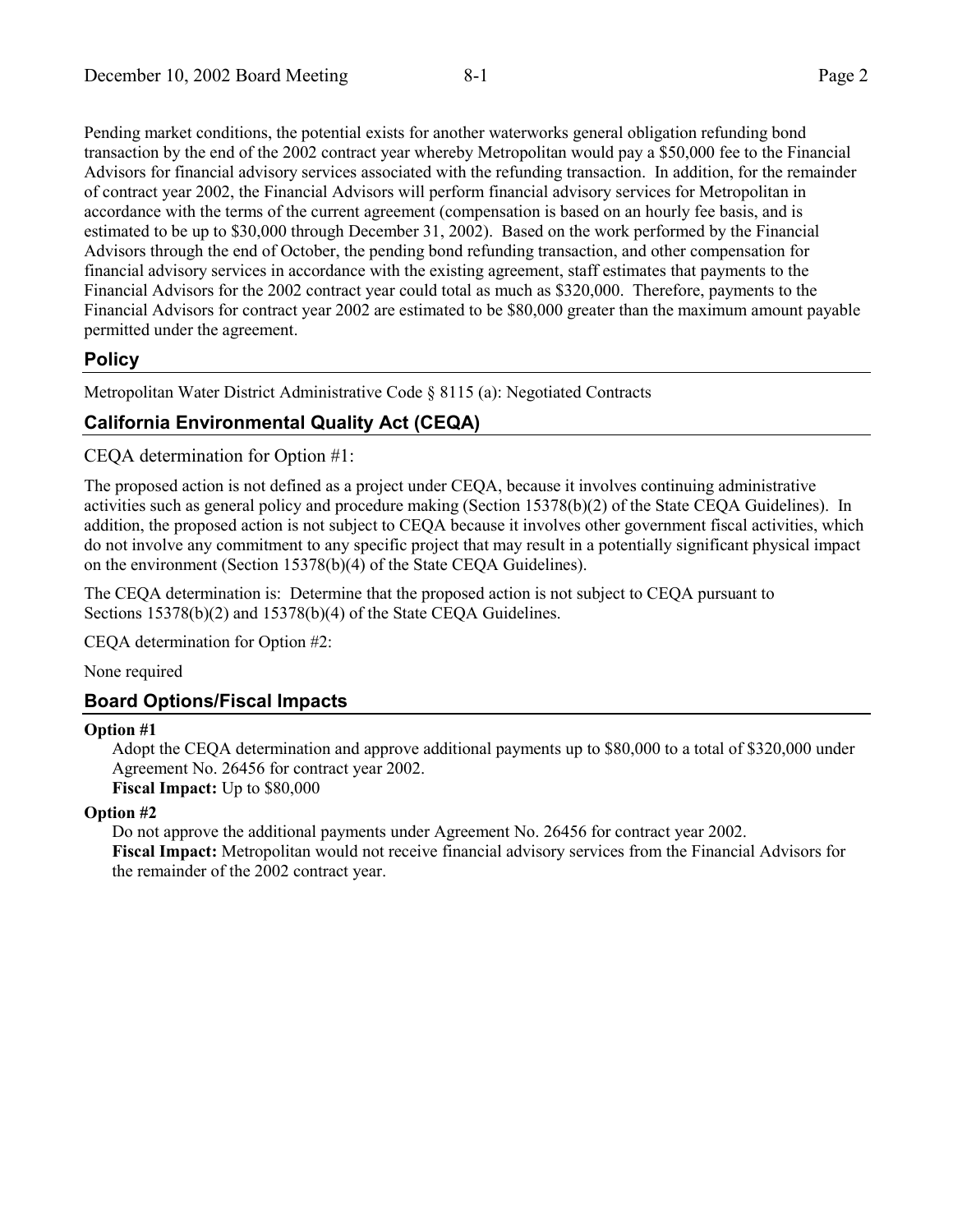## **Staff Recommendation**

Option #1

11/22/2002 *Brian G. Thoi Date*

*Chief Financial Officer*

11/22/2002 *Ronald R. Gastelum Date*

*Chief Executive Officer*

## Attachment 1 - Financial Advisory Services: Scope of Work

BLA #2055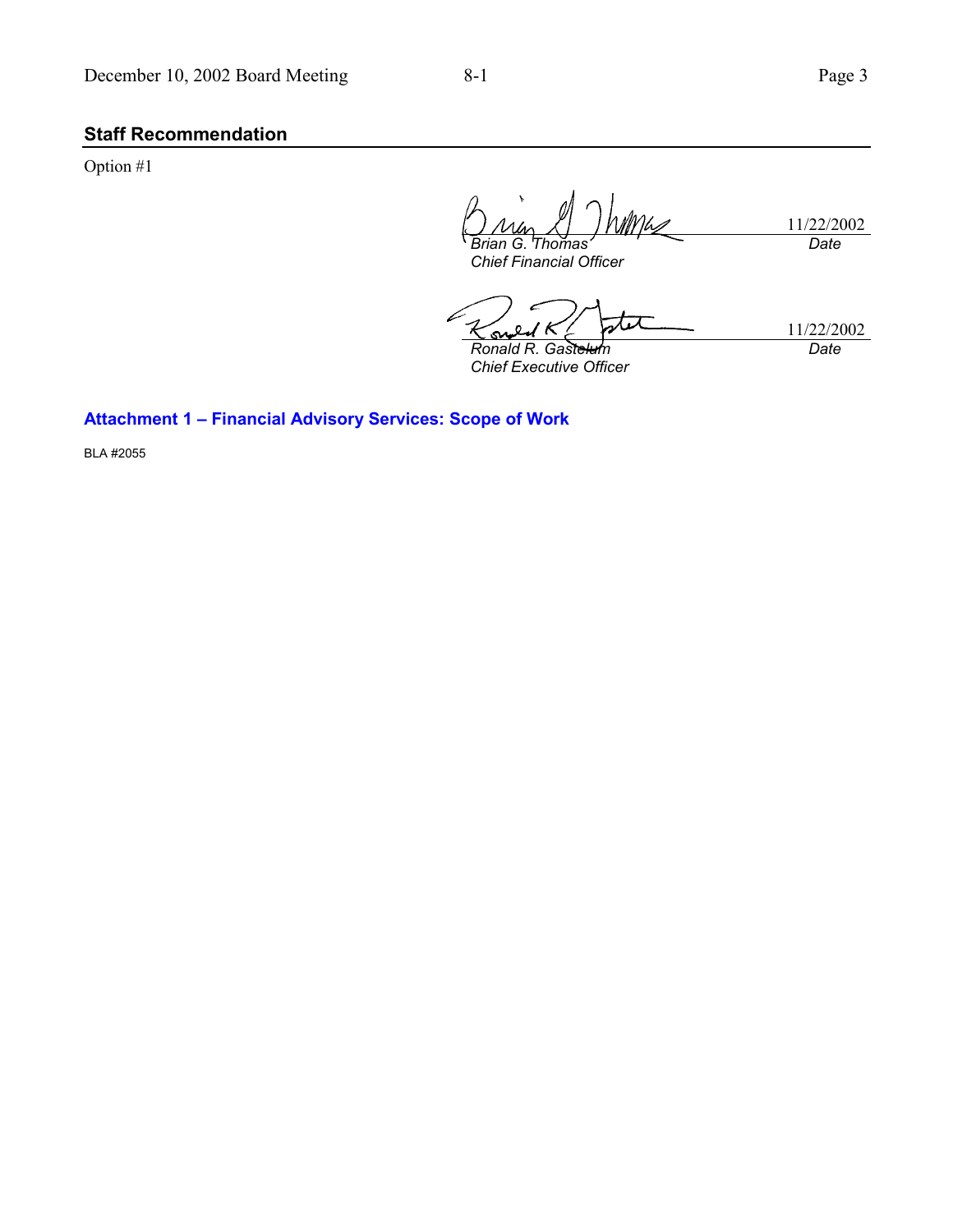# **Financial Advisory Services Scope of Work**

Public Resources Advisory Group, serving as Metropolitan's financial advisor, will provide Metropolitan financial advisory services to include but not limited to the following services and commitments:

- (a) Provide Metropolitan with information, judgments, and forecasts regarding economic, capital market, and money market conditions.
- (b) Advise Metropolitan on the timing, method, and structure of Metropolitan's bond sales. Assist and advise Metropolitan in negotiating the amount and components of the underwriters' spread, pricing, and other terms of the bond sale, including verification of the true-interest-cost of winning bids for a competitive bond sale by Metropolitan.
- (c) Assist and advise Metropolitan in evaluating opportunities to refinance and restructure outstanding Metropolitan debt.
- (d) Evaluate and advise Metropolitan on the use of new and complex debt structures, including various derivative and swap products that are proposed to Metropolitan. May also be required to prepare a detailed financial analysis and review of such debt structures and financial products.
- (e) Assist Metropolitan in negotiating contracts, such as swaps, investment agreements, purchases and sales of assets.
- (f) Solicit bids related to escrow funds, insurance, swap rates, lines of credit, and any other bids Metropolitan may request.
- (g) Assist Metropolitan in updating and implementing strategies, plans, and policies. This includes analyzing short, intermediate, and long-term financing options, and ongoing surveys of the financial activities of public and private water utilities and, if requested, electric utilities.
- (h) Assist Metropolitan in preparing and reviewing documents necessary for the sale of its securities and investment of the proceeds thereof.
- (i) Assist Metropolitan, in coordination with Metropolitan's General Counsel and Bond Counsel in ensuring that applicable laws and regulations relating to security offerings are followed.
- (j) Assist Metropolitan in preparing for meetings with rating agencies and investors.
- (k) Assist Metropolitan in reviewing and analyzing legislation that may have a financial impact on Metropolitan.